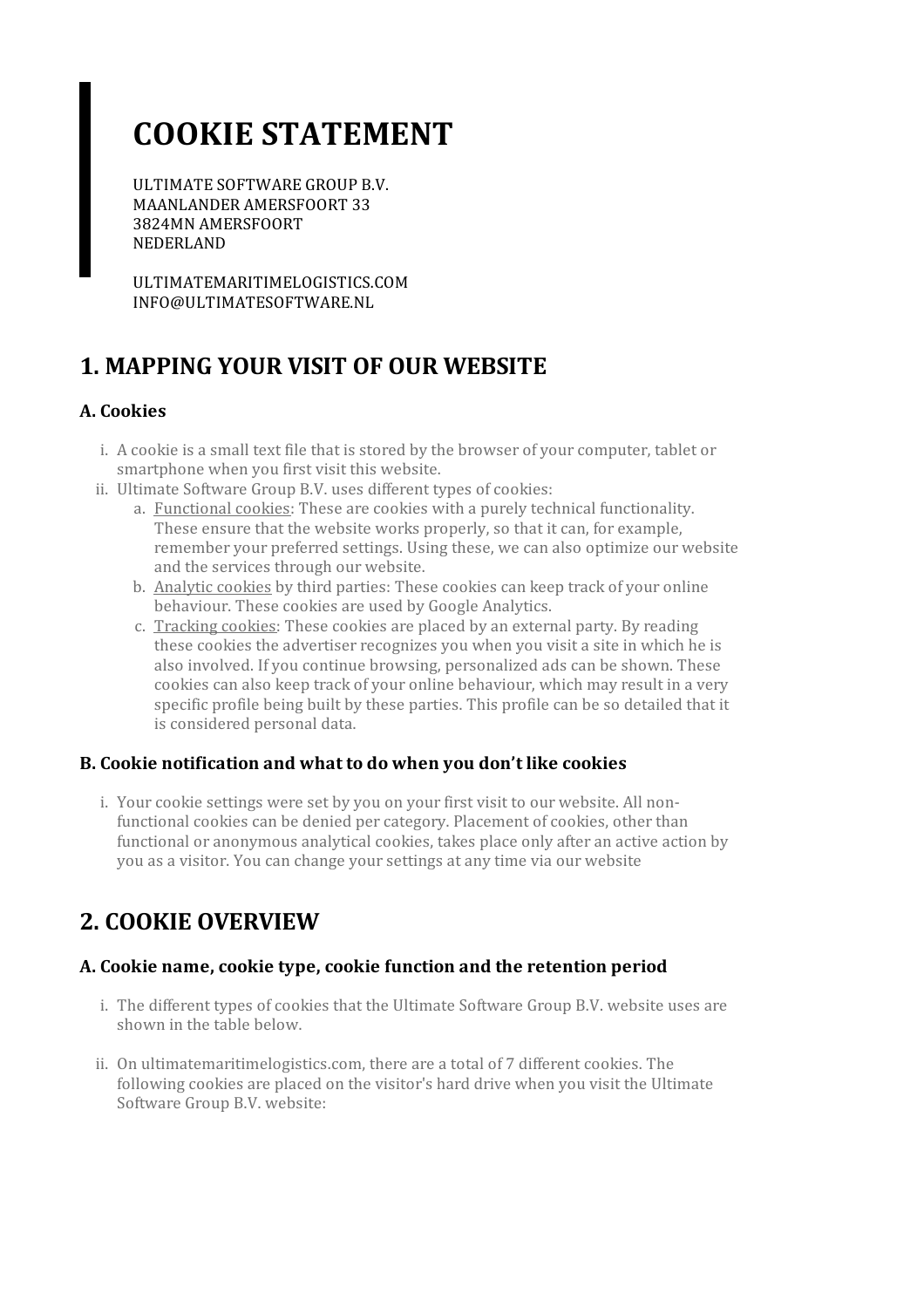#### **B. Cookie table**

| <b>Name</b>             | Type(s)    | <b>Cookies</b>                                                        | <b>Duration</b>                                  |
|-------------------------|------------|-----------------------------------------------------------------------|--------------------------------------------------|
| <b>Google Analytics</b> | Analytical | _ga<br>_ga_QEVGQ1DFZ7<br>_gat_gtag_UA_113320467_16<br>$_{\text{gid}}$ | 2 years<br>2 years<br>End of session<br>22 hours |

Google uses the ga cookie to give the website administrator an idea of the visitor flow through the Google Analytics service. The \_gat cookie ensures that an unlimited number ofrequests to transfer data can't be sent.

### **3. GOOGLE ANALYTICS**

#### **A. Google**

- i. Through our website a cookie is placed of a company called Google. These cookies are part of the "Analytics" service. We use this service to investigate how you as a visitor use our website. Google makes insightful reports about this for us.
- ii. Google may provide this information to third parties if Google is legally obliged to do so, orif third parties process the information on behalf of Google. Ultimate Software Group B.V. has no influence on this.

#### **B. Privacy settings**

- i. By means of this cookie statement we inform you about the use of this type of cookie.
- ii. Ultimate Software Group B.V. has concluded a processor agreement with Google.
- iii. The information that Google collects is anonymized as much as possible. However, your IP address is not, so that your location remains traceable.
- iv. We prohibited Google to use the gathered data for other products and services by Google companies (like e.g. AdWords and DoubleClick)

### **4. THIRD PARTIES` WEBSITES AND AMENDMENTS**

#### **A. This privacy and cookie statement does not apply**

- i. To websites of third parties that are linked to on our website. It is not possible for Ultimate Software Group B.V. to guarantee that these third parties handle your personal data in a reliable and secure manner. However, Ultimate Software Group B.V. is committed to ensuring the same level of security of your data.
- ii. Always consult these websites' privacy statement before using these websites.
- iii. This cookie statement is subject to change. When it is changed, you will be asked again to give permission to place the modified cookies. The current version of this cookie statement is 20211102.

# **5. ACCESSING, ADJUSTING OR DELETING YOUR DATA**

#### **A.** Your rights

- i. You have the right to
	- a. access your personal data,
	- b. request an adjustment of your data
	- c. request that less of your data be processed by us,
	- d. apply for the removal of your data,
	- e. have your data transferred to someone else and